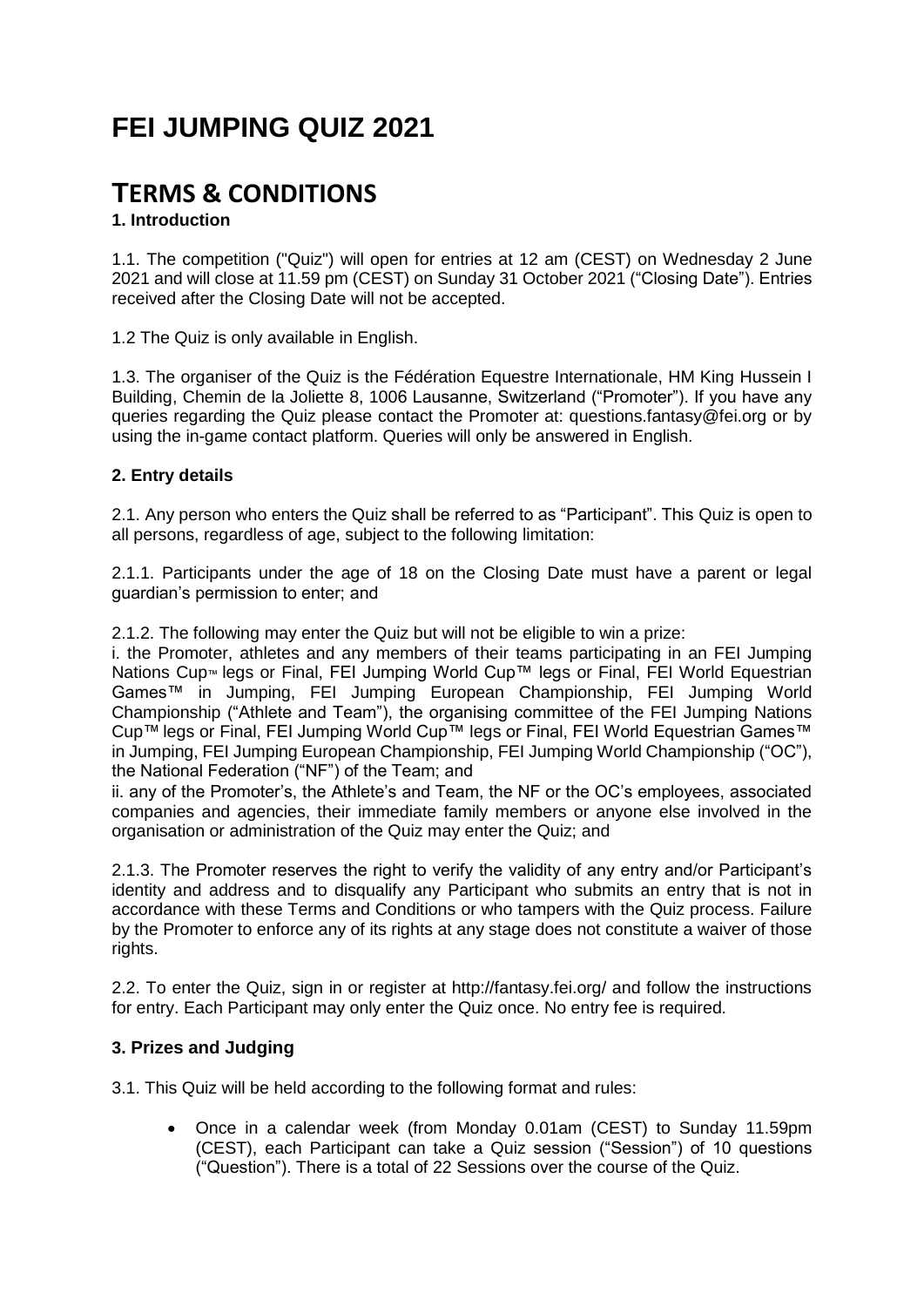- Each Question is to be answered against the clock. Participants are given 3 seconds to read a Question and 10 additional seconds to answer.
- Multiple possible answers ("Answer") are made available to the Participant to pick from.
- To earn points, a Participant must select the correct Answer before the allotted time is up. Selecting a wrong Answer does not score points.
- The chosen Answer is selected on a single click and automatically validated. There is no way to change selected Answer afterwards.
- Questions and Answers can be in the written form, pictures or a mix of both.
- The maximum point a Participant can score for a single Question is 100. The longer a Participant takes to correctly answer a Question, the less point he well be rewarded with.
- From Session 3 onwards, Participants can unlock 2 bonus questions against credits provided their credits balance matches the unlocking criteria.
- Additional credits can be earned by connecting each Monday and spinning the credits wheel, which attributes credits randomly.
- Additional credits can be earned by inviting new players to enter the Quiz using a personal referral link. Up to 5 referrals are taken into account for earning credits.

For the Monthly Rankings, the score of each Session attributed to a given Monthly Ranking accumulates overs the weeks. For the Final Ranking, the score of each Session accumulates over the weeks.

3.2. There are multiple rankings:

(a) Monthly Rankings

There will be 5 (five) Monthly Ranking:

- Session 1 to Session 5 (from 2 June 2021 to 4 July 2021)
- Session 6 to Session 9 (from 5 July 2021 to 1 August 2021)
- Session 10 to Session 13 (from 2 August 2021 to 29 August 2021)
- Session 14 to Session 18 (from 30 August 2021 to 3 October 2021)
- Session 19 to Session 22 (from 4 October 2021 to 31 October 2021)

The 5 (five) Participants who have scored the highest number of points over the period taken into account for a Monthly Ranking in accordance with the rules will win a prize ("Monthly Quiz Prizes").

#### (b) Final Ranking

Following the conclusion of the Quiz and all Sessions, the 20 (twenty) Participants who have scored the highest number of points over the course of the entire Quiz in accordance with the rules will win a prize ("Final Ranking Quiz Prizes").

- 3.3. There are multiple prizes in total:
	- (a) Monthly Quiz Prizes, for the best 5 (five) Participants in each of the Monthly Rankings:
	- For 1<sup>st</sup> place: a 1 (one) year ClipMyHorse, TV / FEI. TV pass,
	- For  $2^{nd}$  place: a 6 (six) month ClipMyHorse, TV / FEI. TV pass,
	- For  $3^{rd}$  to  $5^{th}$  place: a 3 (three) month ClipMyHorse, TV / FEI. TV pass.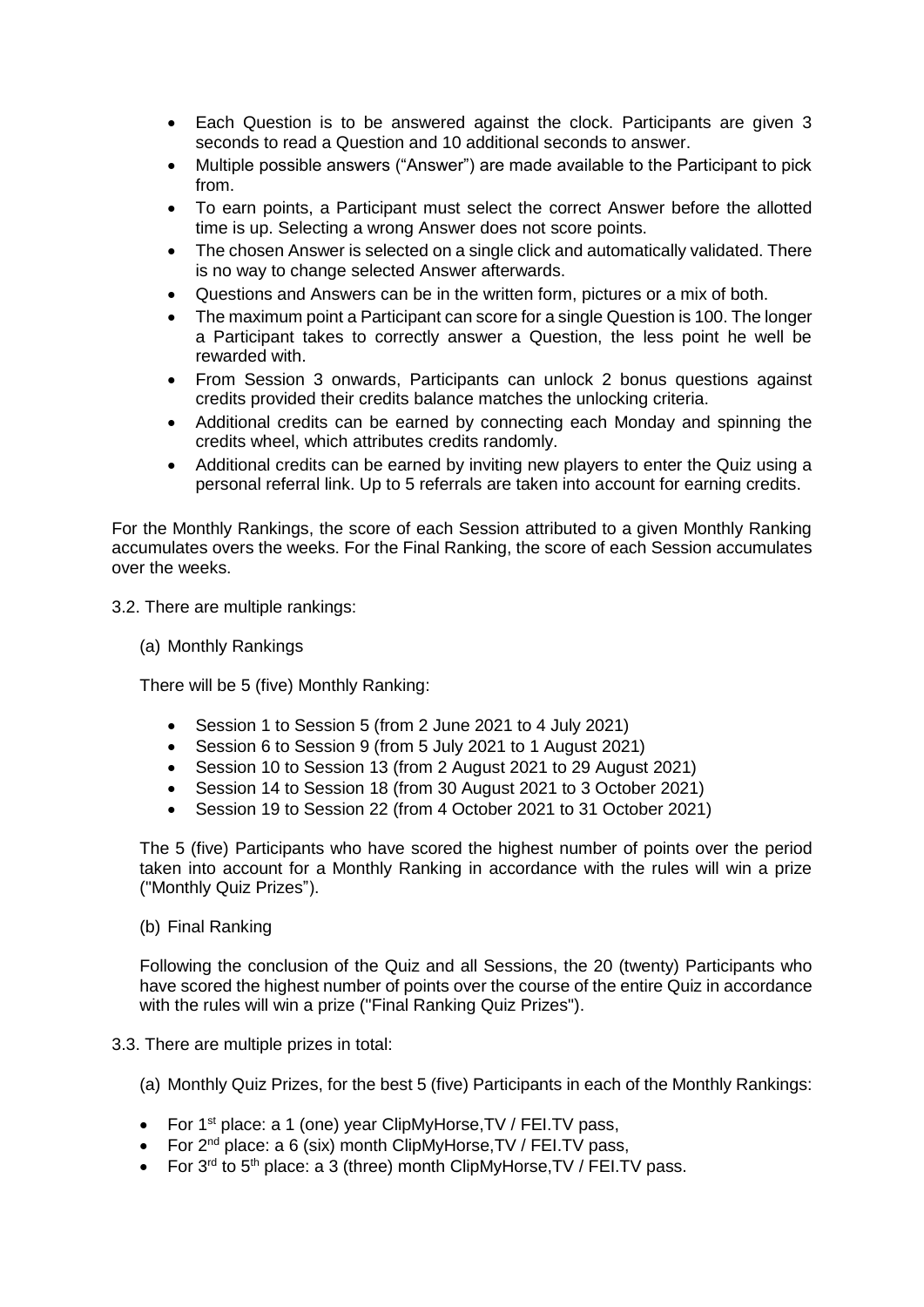- (b) Final Ranking Quiz Prizes for the best 20 (twenty) Participants over the course of the Quiz:
- For 1st place: 1 (one) Longines Timepiece
- For 2<sup>nd</sup> place: 1 (one) Horse Pilot sweatshirt and a 2 (two) year ClipMyHorse, TV / FEI.TV pass,
- For  $3^{rd}$  place: a 2 (two) year ClipMyHorse, TV / FEI. TV pass,
- For 4th and 5th place: 1 (one) Goody Bag Prize Version A that would include 1 (one) FEI bottle and 1 (one) FEI cap,
- For 6th to 10th places: 1 (one) Goody Bag Prize Version B that would include (one) FEI Cap and 1 (one) FEI key holder),
- For 11th to 20th places: 1 (one) FEI key holder.
- (c) Session Draw:

In addition, after each Session, a 3 (three) month ClipMyHorse.TV / FEI.TV pass will be awarded to 2 (two) Participants picked at random. To be eligible for the Session Draw, a Participant must have entered the given Session. Participants can only be drawn one time per Session. Participants who win on one of the Monthly Quiz Prizes as described in 3.3(a) are excluded from any subsequent draw.

3.4. In case of a tie between 2 (two) or more Participants for any of the Monthly Quiz Prizes or Final Ranking Quiz Prizes as described in 3.3.(a) and 3.3(b), the tie-breakers as defined in the Quiz rules and available on http://fantasy.fei.org/ apply.

3.5. The winners will be contacted directly by the Promoter and given details of how to claim their prize. Reasonable efforts will be made to contact each winner however if a winner for any of the Monthly Quiz Prizes or Final Ranking Quiz Prizes as described in 3.3.(a) and 3.3.(b) cannot be contacted within 5 (five) days of first being contacted by the Promoter, their prize will be forfeited and reattributed to the player ranked next in the given ranking. If a winner of any of the Session Draw prizes as described in 3.3.(c) cannot be contacted within 5 (five) days of first being contacted by the Promoter, their prize will be forfeited and a new lottery gathering Participants who entered the given Session will take place in order to pick a new winner.

3.6. The prizes are as stated and no alternatives are available. No transfer, assignment, or substitution by winners is permitted. The prizes may not be redeemed for cash or resold. All costs and expenses not included within the prizes are the sole responsibility of the winner(s).

#### **4. Use of winner(s) image(s)**

4.1. Each prize winner may be required to participate in future publicity. By participating in the Quiz, the prize winners agree that the Promoter can record, film and/or photograph their participation in all aspects of the relevant prize and exploit, and authorise third parties to exploit, such films, photographs or recordings in any media now known or hereafter invented in any part of the world and for any purpose whatsoever in perpetuity, with no payment being due to the winners or their companion.

#### **5. Data protection**

5.1. Processing of personal data for the Quiz management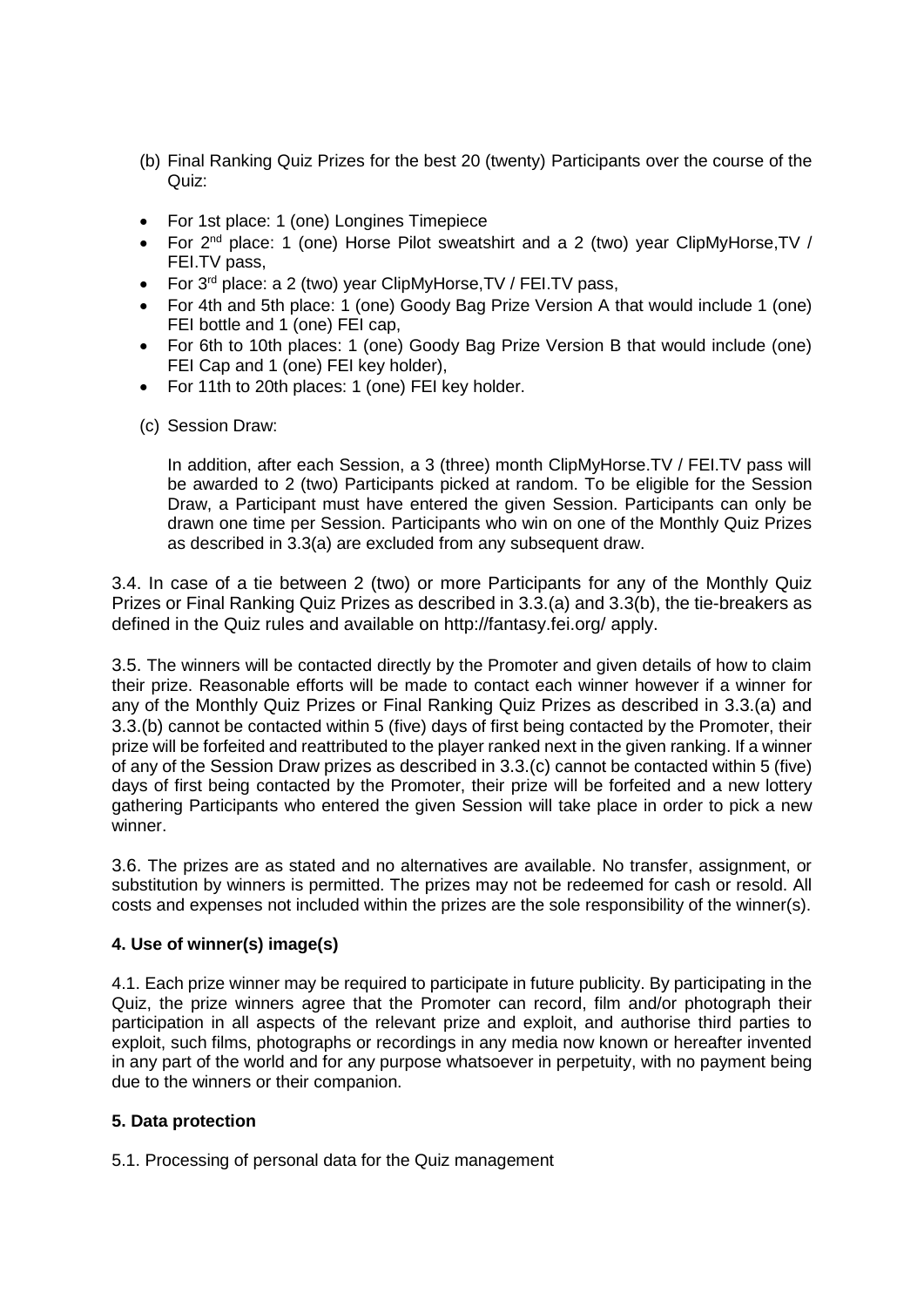Regarding the Quiz, the Promoter implements a processing of personal data. Said processing is necessary for the performance of this contract to which the Participant is a party and aims at ensuring the registration and the entry of the Participant to the Quiz.

Within said processing of personal data, the Promoter collects the following personal data:

- a pseudonym;
- an email address;
- a password;
- the time zone in which the Participant is located.

The provision of the requested personal data is a contractual requirement. Failure to provide said personal data would not allow the registration and the entry to the Quiz.

For the abovementioned purpose, the collected personal data are transferred to Feeling Sports© which acts on behalf of the Promoter. Each winner's name (pseudonym) and time zone are available to any registered user on request by emailing questions.fantasy@fei.org within 90 days of the closing date. The collected personal data are stored by the Promoter for the duration of the contract.

5.2. Processing of personal data regarding marketing communication

• Marketing communication by the Promoter

The Promoter also collects data relating to consent to receive other communications ("optins")

If the Participants opt-in, the Promoter also implements a processing of personal data related to marketing communication. Said processing of personal data relies on the Promoter's legitimate interest which is to provide the Participants with the Promoter's newsletter and maintain a contact with the latter.

The personal data collected for this purpose is the Participants' email, pseudonym and opt-in preferences. The provision of the requested personal data is necessary for the Participant to receive communications from the Promoter. Failure to provide said personal data would not allow the communication with the Participant in this regard. The Participant is free to unsubscribe from these communications at any time by following the unsubscribe link contained in said communication.

For the abovementioned purpose, the collected personal data are transferred to Feeling Sports© which acts on behalf of the Promoter. The collected personal data are stored by the Promoter on the basis of the Promoter's legitimate interest.

Marketing communication by the Promoter's partners

By checking the dedicated checkbox when registering, the Participant agrees its email address to be transferred to the Promoter's partners in order for said partners to send marketing communications to the Participant. The Participant is free to unsubscribe from these communications at any time by following the unsubscribe link contained in said communication.

5.3. Processing of personal data for publicity purposes by the Promoter

In the event that the Participant is awarded a prize, the Promoter may record, film and/or photograph its participation in all aspects of the relevant prize for publicity purposes, as